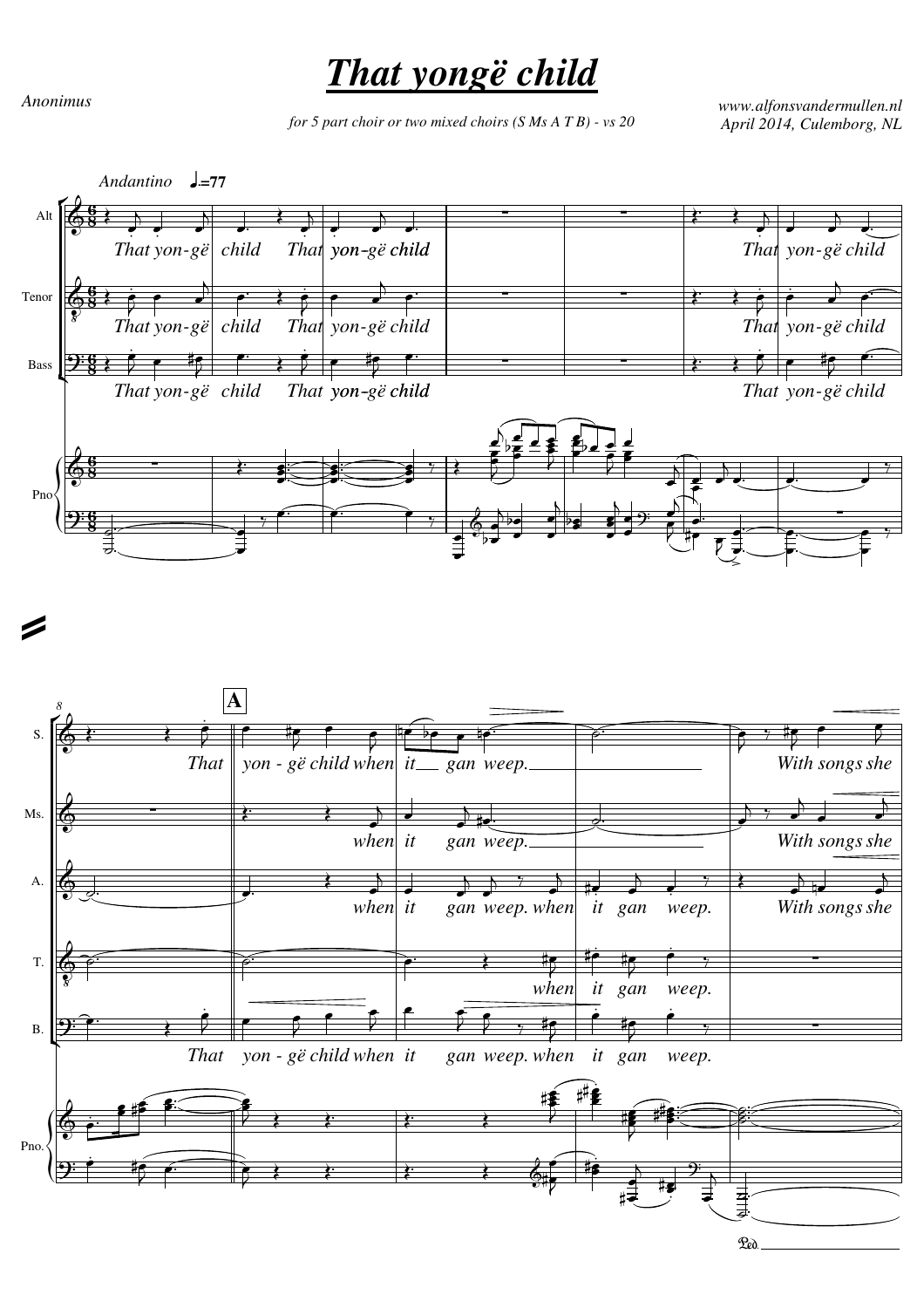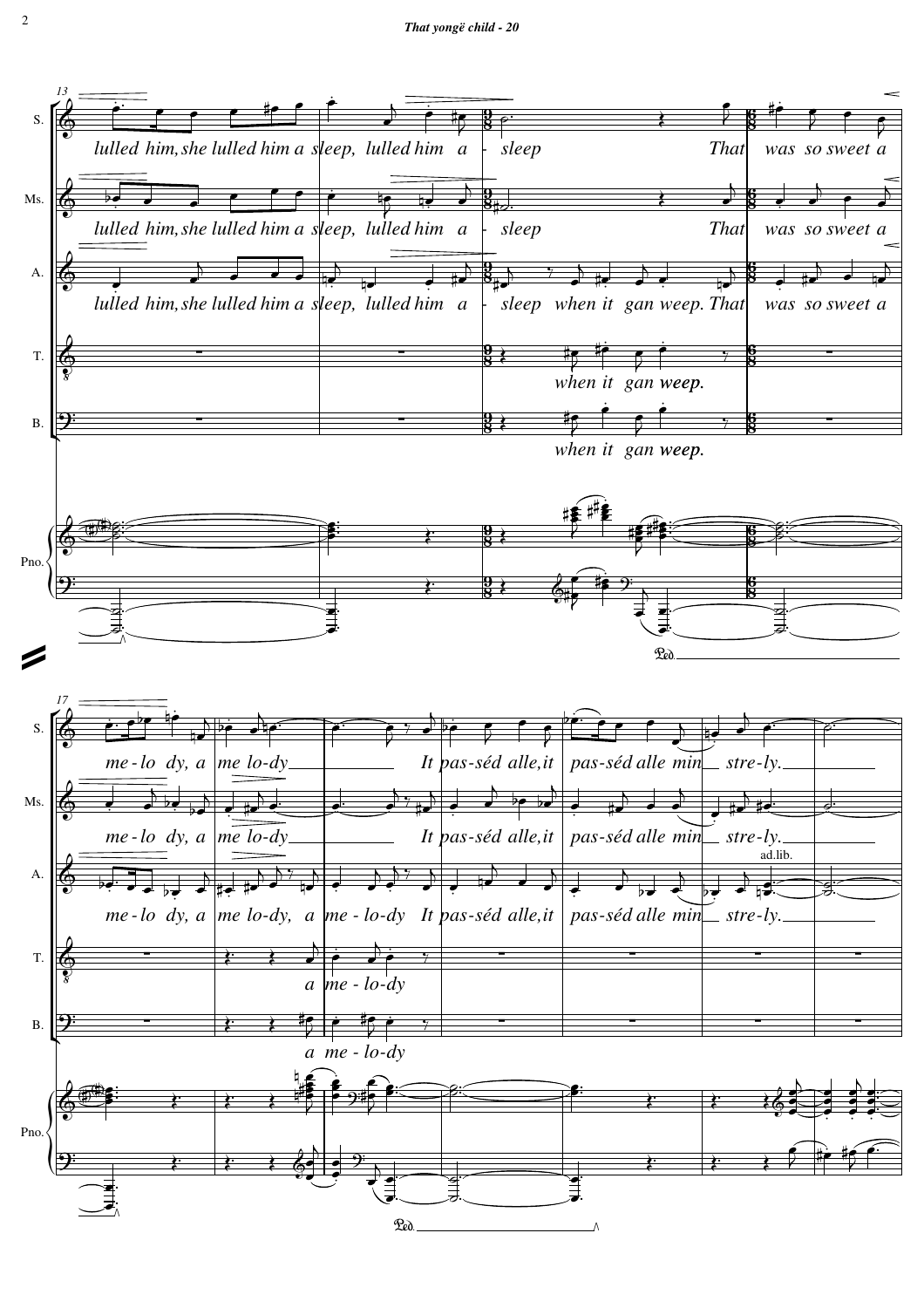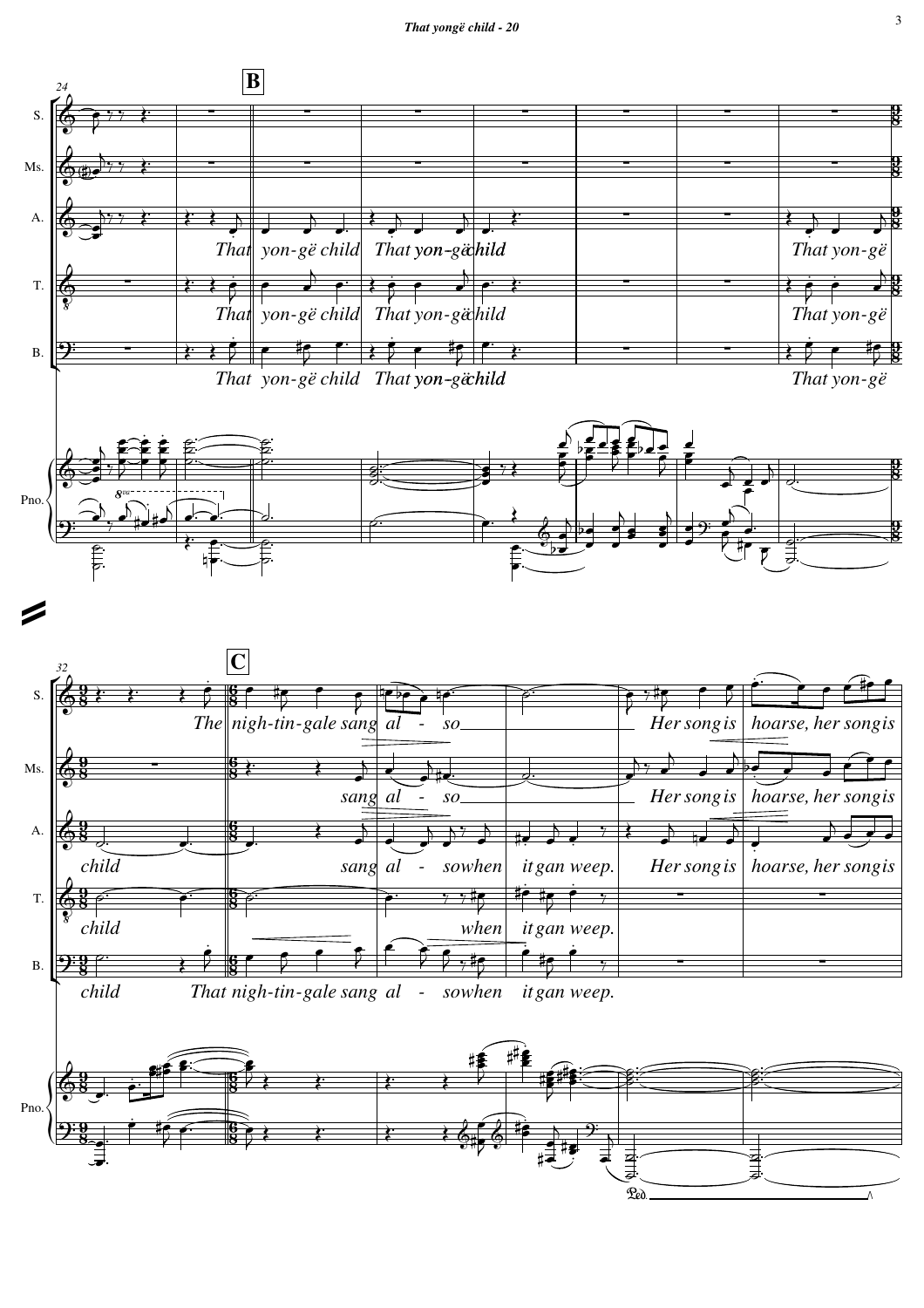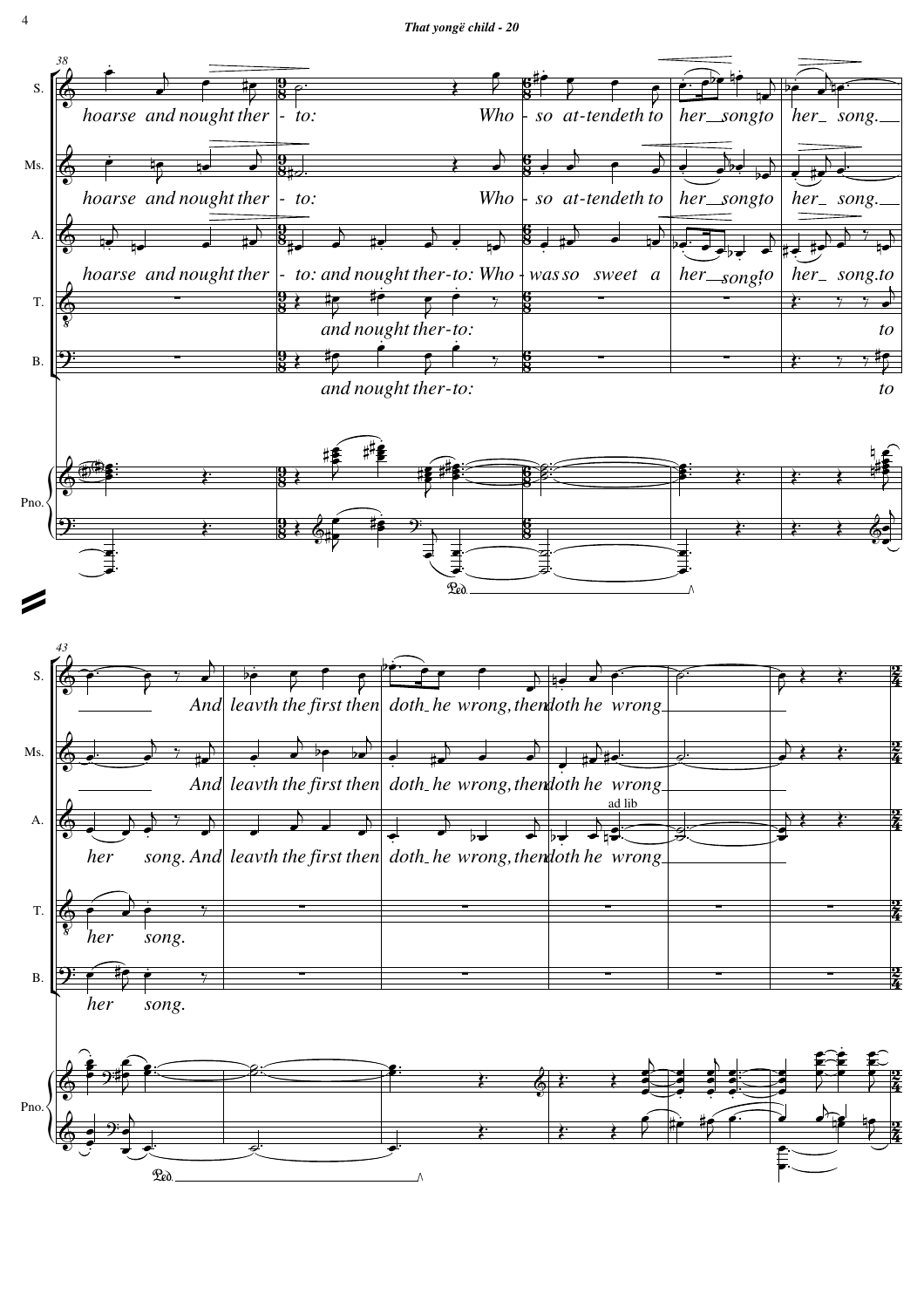*That yongë child - 20* 5



Ø



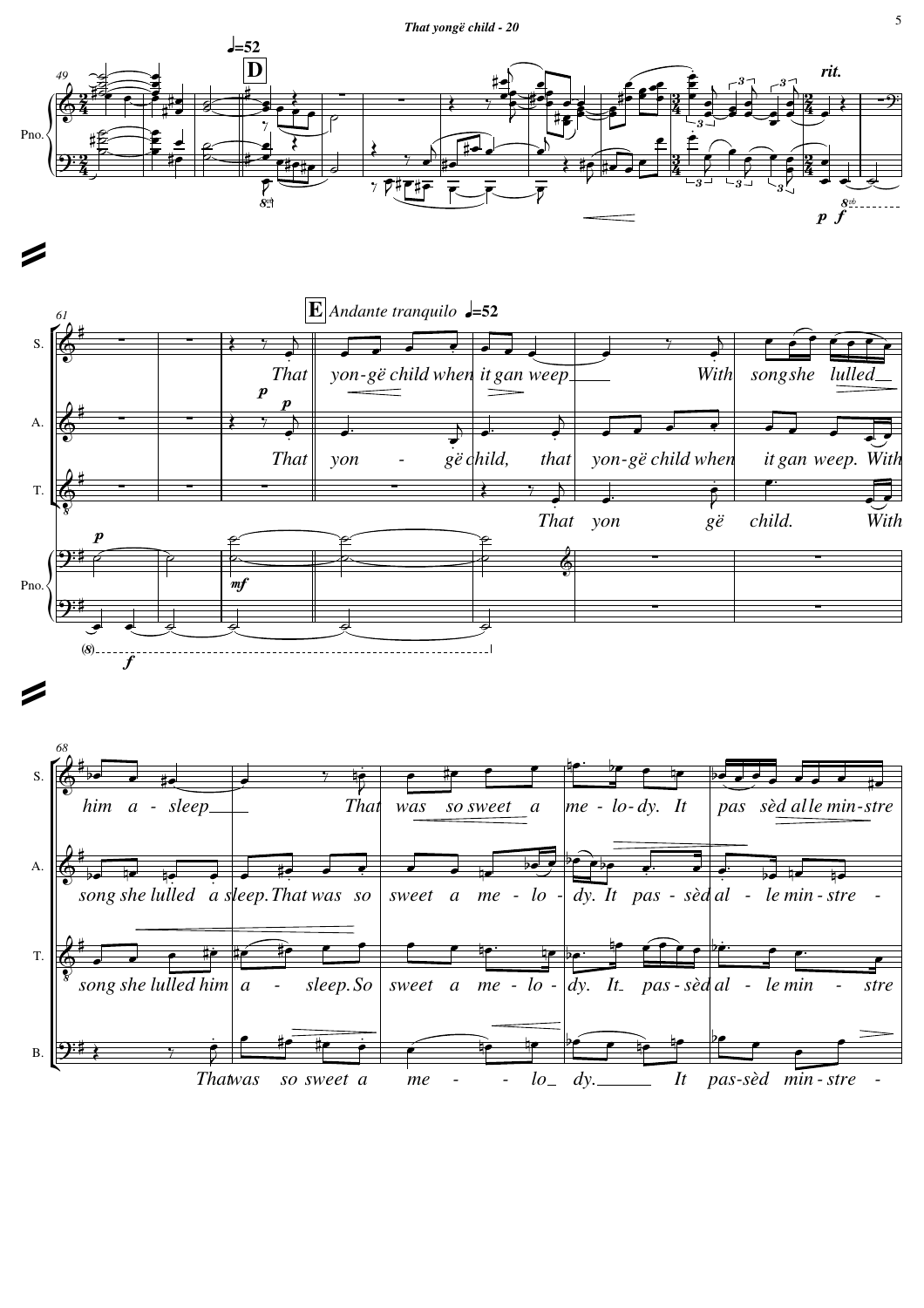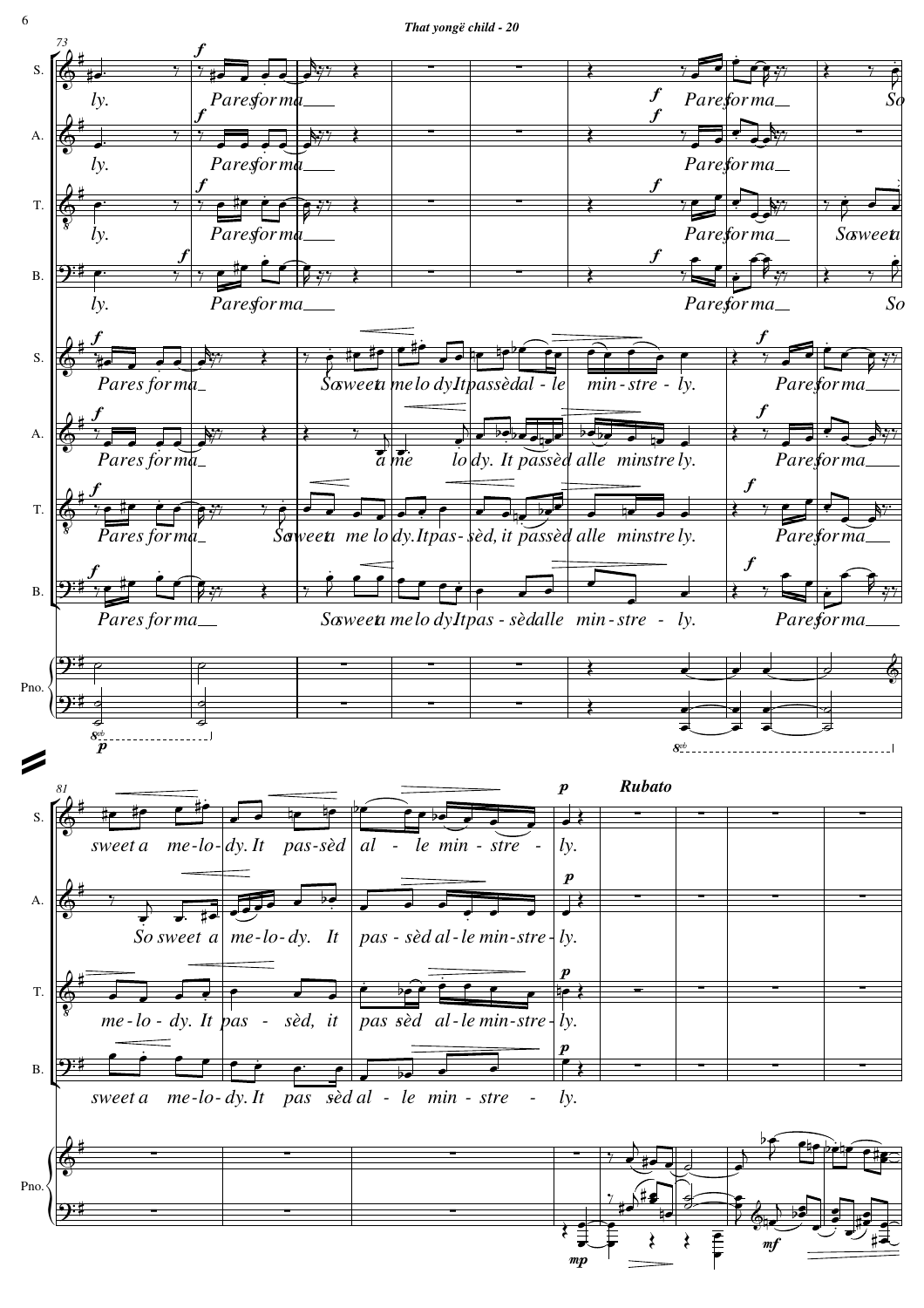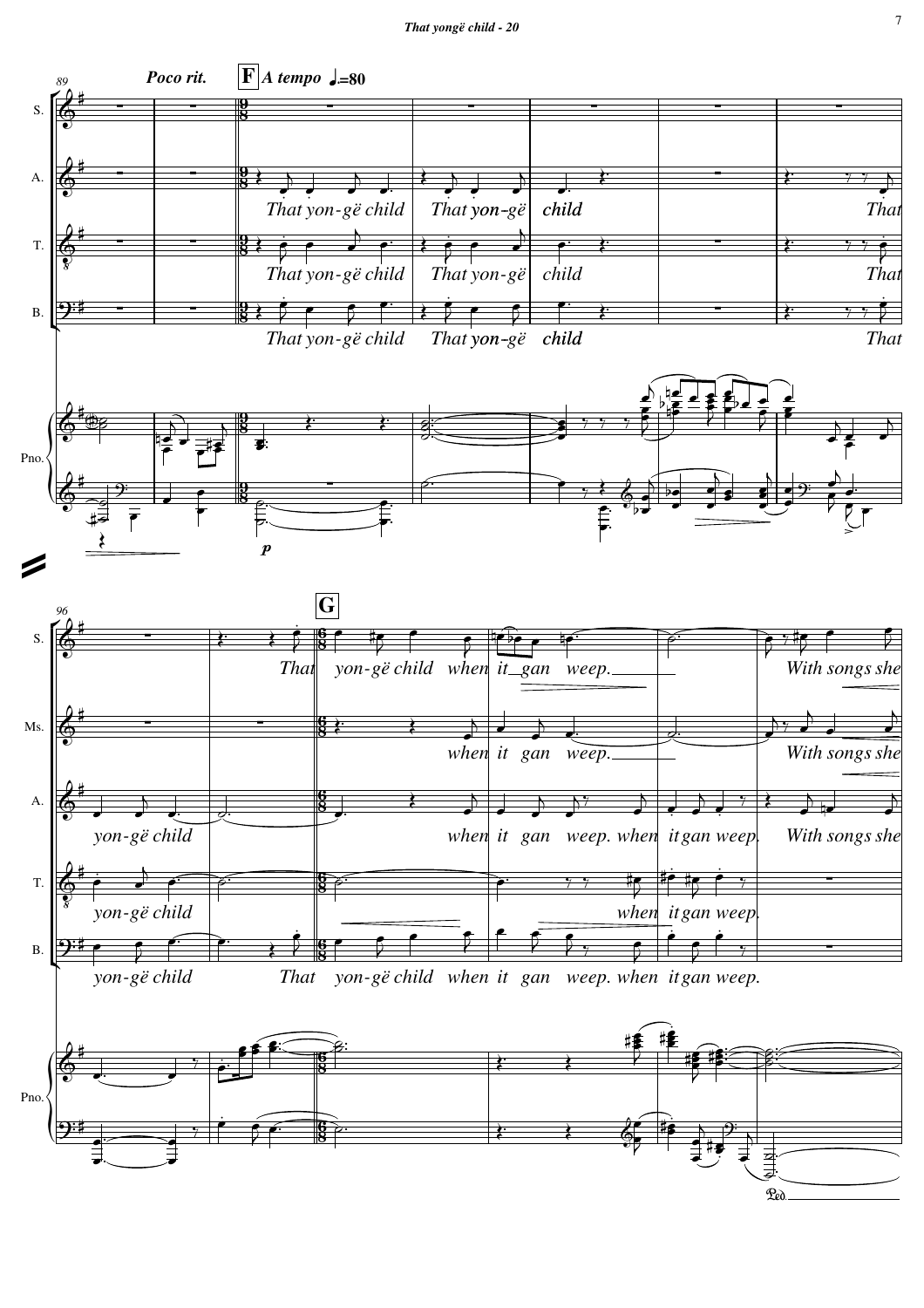